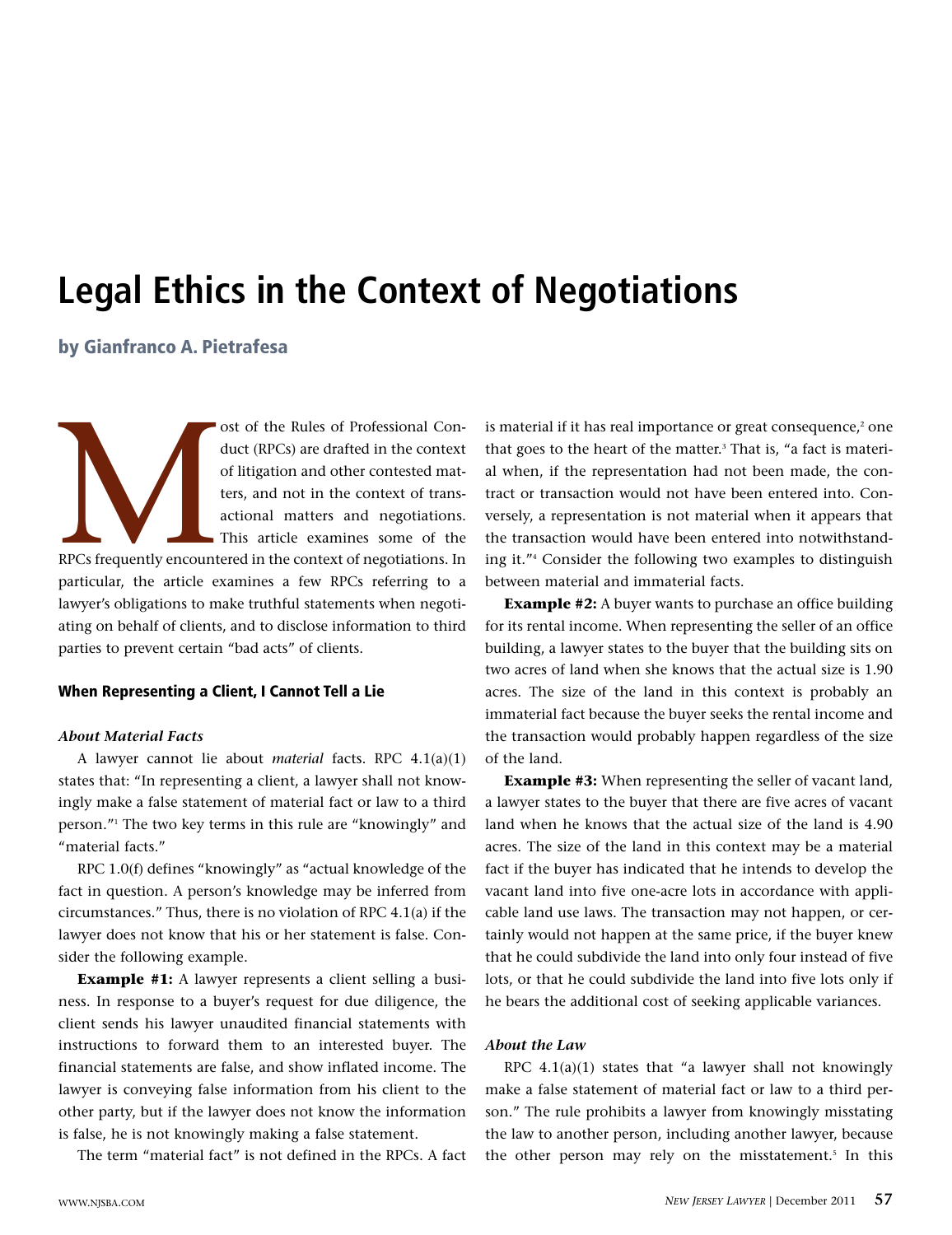regard, two authorities on legal ethics have written:

[W]hen one lawyer addresses another, she must not deliberately distort what she knows to be the law, for the circumstances may be such that the other lawyer will not have an opportunity to research the point, and will make a hasty decision or forgo certain rights in reliance on such a misstatement. 6

It has been observed, however, that this rule does not require one lawyer to do the work of another. <sup>7</sup> Consider the following examples.

**Example #4:** A lawyer represents the seller of business assets. The lawyer representing the buyer fails to request the information necessary to submit a notice of bulk transfer to the New Jersey Division of Taxation. As a result, the buyer may become liable for any taxes the seller owes to the state of New Jersey. The seller's lawyer is not required to disclose to the other lawyer that it would be prudent to submit the notice.

**Example #5:** Consider the same facts as Example #4, except that the buyer's lawyer asks the seller's lawyer whether a notice of bulk transfer should be submitted to the Division of Taxation. What should the seller's lawyer do? At a minimum, she cannot misstate the law by stating that the form is unnecessary, but can remain silent or advise the buyer's lawyer to do her own research.

**Example #6:** Consider the same facts as Example #4, except that the buyer's lawyer states that a notice of bulk transfer is not required in this transaction. It is clear to the seller's lawyer that the buyer's lawyer misunderstands the law. What should the seller's lawyer do? The rule does not require one lawyer to do the work of another. The lawyer can remain silent, but must consider his or her integrity and reputation.

#### *But Little White Lies are OK*

The rule does not prevent a lawyer from making false statements of immaterial facts (*i.e*., telling little white lies). 8 However, consider that a lawyer's word is his or her bond, and a lawyer's reputation for integrity is paramount. If a lawyer lies, he or she will soon earn a reputation as an untrustworthy person.

**Example #7:** A lawyer represents Party A to a contract negotiation. The lawyer for Party B wants to schedule a conference call on the following day for both parties and their lawyers to discuss some issues with the contract. The lawyer for Party A, who wants time to speak with his client, falsely states to the other lawyer that Party A is not available on the following day but will be available in two days. This is a false statement of an immaterial fact.

# *Bluffing, Puffing, Posturing and Opinions are OK*

RPC 4.1 concerns facts, and not expressions of opinion, bluffing, puffing, posturing, etc. by a lawyer. Some misstatements are generally accepted and even expected in negotiations; for example, a lawyer's opinion on the purchase price of a business. Likewise, bluffing about whether a price will be acceptable to a client is expected. In this regard, Comment 2 to the American Bar Association (ABA) Model Rules states:

This Rule refers to statements of fact. Whether a particular statement should be regarded as one of fact can depend on the circumstances. Under generally accepted conventions in negotiation, certain types of statements ordinarily are not taken as statements of material fact. Estimates of price or value placed on the subject of a transaction and a party's intentions as to an acceptable settlement of a claim are ordinarily in this category.

Consider the following examples.

**Example #8:** In order to increase the offer of an interested buyer, a lawyer states to the interested buyer that his client already has a firm offer of \$1 million, when in fact he does not. The lawyer has knowingly made a false statement of fact, which is material and thus a violation of RPC  $4.1(a)(1)$ .

**Example #9:** In order to make a quick sale, a lawyer states to interested buyers that the business will sell quickly, and that they should make their highest and best offers. The lawyer has not made a statement of fact in violation of RPC 4.1(a)(1). Whether the business will sell quickly is a matter of opinion.

**Example #10:** A client tells her lawyer that she has a firm offer of \$1 million, and asks the lawyer to convey that information to interested buyers. The lawyer is unaware that the client does not have such an offer. Without knowledge of its falsity, the lawyer has not violated RPC 4.1(a)(1), even though he has made a false statement of material fact.

**Example #11:** A lawyer is negotiating the terms of her client's purchase of a business. The buyer has advised his lawyer that he is willing to pay up to \$5,000,000 for the business. The seller asks whether the buyer is willing to pay \$4,500,000. Can the buyer's lawyer state that she is not sure her client will be willing to pay such a high price? Yes, this is considered acceptable bluffing or posturing during negotiations, and not a violation of RPC 4.1(a)(1).

Be aware that whether a statement is one of fact or opinion, puffing, posturing, etc., depends on the circumstances; for example, what is said, to whom and how. In this regard, the Restatement of the Law Governing Lawyers provides:

Whether a misstatement should be so characterized depends on whether it is reasonably apparent that the person to whom the statement is addressed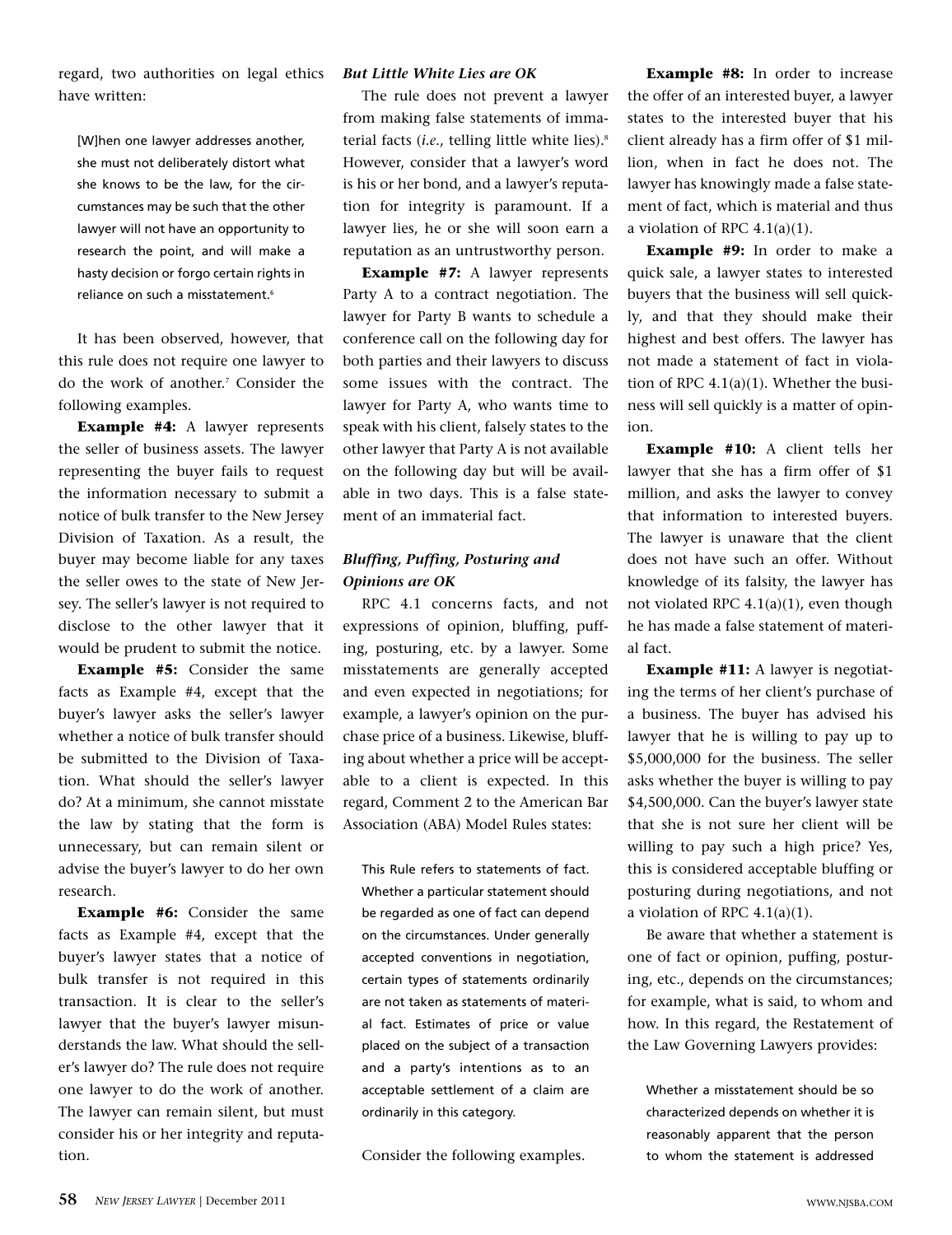would regard the statement as one of fact or based on the speaker's knowledge of facts reasonably implied by the statement or as merely an expression of the speaker's state of mind. Assessment depends on the circumstances in which the statement is made, including the past relationship of the negotiating persons, their apparent sophistication, the plausibility of the statement on its face, the phrasing of the statement, related communication between the persons involved, the known negotiating practices of the community in which both are negotiating, and similar circumstances. In general, a lawyer who is known to represent a person in a negotiation will be understood by nonclients to be making nonimpartial statements, in the same manner as would the lawyer's client. Subject to such an understanding, the lawyer is not privileged to make misrepresentations described in this Section. 9

## *No Affirmative Duty to Disclose*

Although RPC  $4.1(a)(1)$  prohibits a lawyer from lying about material facts, generally it does not create an affirmative duty to disclose any facts to third persons. The ABA Comments state that "A lawyer is required to be truthful when dealing with others on a client's behalf, but generally has no affirmative duty to inform an opposing party of relevant facts."10

**Example #12:** A lawyer represents a manufacturer of watches, and is negotiating an agreement with a retailer. Both the manufacturer and the lawyer know that a competitor will soon introduce a superior watch at a reduced price. The competing watch is likely to undercut demand for the client's watch. <sup>11</sup> Under the arrangement, the retailer presumably will be required to purchase watches, spend money on advertising, etc. Neither the client nor the lawyer has made any statement about competing watches.

As noted, RPC  $4.1(a)(1)$  does not create an affirmative duty to disclose any facts to third persons. Therefore, the lawyer does not have to disclose the competing watch to the opposing side, the retailer. The lawyer's duty is to the client and that duty is to maintain the confidentiality of the information.

**Example #13:** Consider the same facts as Example #12, with the following additional facts: "As negotiations are being wrapped up, the lawyer for the retailer's lawyer asks the manufacturer's lawyer whether there are any new models being introduced in the market that could hurt sales."12

The client did not make any statements to the retailer or its lawyer; therefore, there is no duty to disclose the material fact about the competing watches because there was no fraud by the client. RPC  $4.1(a)(2)$  provides that "a lawyer shall not knowingly fail to disclose a material fact to a third person when disclosure is necessary to avoid assisting a criminal or fraudulent act by a client."

However, if the client did make a statement about the lack of competition or the quality of the watches on the market, and knew that the competing watch would have an adverse effect on its watches, and thus on the retailer, this amounts to fraud, and requires the lawyer's disclosure of the material fact about the competing watches to the retailer. 13

# **My Client Was So Bad, I Had to Tell Someone**

## *A Lawyer's Duty to Disclose to Prevent Crime and Fraud*

Under RPC 4.1(a)(2), a lawyer must disclose a material fact to a third party when disclosure is necessary to prevent a client from committing a crime or fraud. <sup>14</sup> Significantly, not only must a lawyer disclose material facts, but under

RPC 4.1(b) a lawyer must make a disclosure even if he or she is required to disclose confidential information otherwise protected under RPC 1.6. 15

In addition to RPC  $4.1(a)(2)$ , RPC 1.6(b)(1) *requires* a lawyer to: 1) disclose information 2) to the proper authorities 3) to prevent a client or another person from committing a criminal, illegal or fraudulent act 4) that the lawyer reasonably believes is likely 5) to result in death, substantial bodily harm or substantial injury to the financial interest or property of another. 16

The purpose of RPC 1.6(b) is to require disclosure of information to *prevent* a client's criminal, illegal and fraudulent acts the lawyer reasonably believes is likely to result in death, substantial bodily harm or substantial injury to the financial interest or property of another. Three key terms in RPC 1.6(b) are "proper authorities," "substantial injury to the financial interest or property of another" and "reasonably believes."17

In transactional matters, the proper authorities may include the Securities and Exchange Commission, the New Jersey Department of Environmental Protection (NJDEP)and the New Jersey Division of Taxation, among others. However, when dealing with criminal, illegal and fraudulent acts that may result in death, substantial bodily harm or substantial financial or property damages, these disclosures could or should be made to the police, the county prosecutor or the Attorney General's Office. When in doubt, disclose the information to the county prosecutor.

There must be more than a remote possibility of potential harm to constitute a substantial injury to the financial interest or property of another. <sup>18</sup> Under RPC 1.0(m), the term "'substantial' when used in reference to degree or extent denotes a material matter of clear and weighty importance."19

Under RPC 1.6(e), the term "reasonable belief" means "the belief or conclu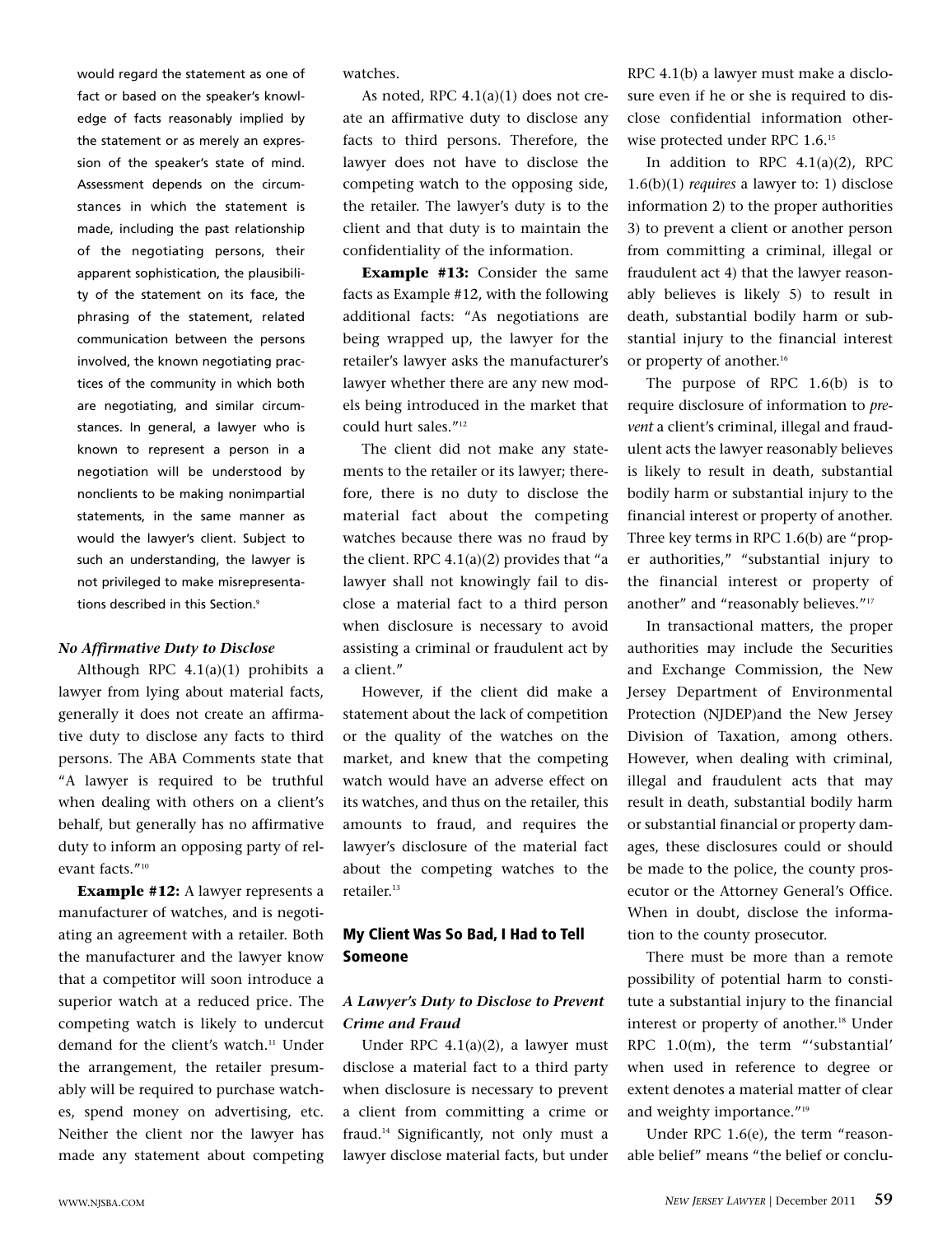sion of a reasonable lawyer that is based upon information that has some foundation in fact and constitutes *prima facie* evidence of the matters referred to in subsections (b), (c), or (d)." Likewise, "reasonable belief" or "reasonably believes" means "the lawyer believes the matter in question and that the circumstances are such that the belief is reasonable."20 "Reasonable" or "reasonably" means "the conduct of a reasonably prudent and competent lawyer."<sup>21</sup> "Belief" or "believes" means a lawyer "actually supposed the fact in question to be true. A person's belief may be inferred from circumstances."22

The following are examples of mandatory disclosures under RPC 1.6(b).

**Example #14:** A client is being investigated by an administrative agency. The client and its lawyer advised the agency that the client did not compensate its landlord based on the revenues generated at the leased premises. The agency terminated its investigation of the client. Later, the lawyer discovers the client was, in fact, compensating an out-of-state affiliate of the landlord based on the revenues generated at the leased premises.

The lawyer reasonably believes the information was relevant to the agency's termination of its investigation, and that the client was perpetrating a fraud on the agency. When the client refused to disclose the information to the agency, the lawyer made the disclosure to the agency. 23

**Example #15:** A lawyer is representing the seller of real estate with a leaking underground storage tank. For unknown reasons, the buyer's environmental expert did not locate the abandoned tank or evidence of a significant discharge of heating oil. The seller refuses to disclose the tank or the discharge to the buyer or the NJDEP. The lawyer reasonably believes the buyer is likely to incur substantial expenses in an environmental cleanup. The lawyer must disclose the discharge to the NJDEP to prevent his client from committing illegal and fraudulent acts (namely, failing to disclose the discharge to the NJDEP and failing to disclose the tank and the discharge to the buyer) that are likely to result in substantial injury to the financial interest or property of the buyer.

If a lawyer makes a disclosure to the proper authorities, under RPC 1.6(c) the lawyer *may* also disclose the information to the buyer to the extent the lawyer reasonably believes is necessary to protect the buyer from death, substantial bodily harm or substantial injury to a financial interest or property. However, even if a lawyer does not make a disclosure to the proper authorities under RPC 1.6(b), he or she is required to disclose a material fact to the buyer under RPC 4.1(a)(2) instead of under RPC 1.6(c).

In conclusion, when negotiating on behalf of a client, a lawyer must be cognizant of his or her obligations under the Rules of Professional Conduct and the relevant case law, and must be prepared to make difficult decisions about disclosure of material facts, and perhaps even confidential information, to third parties. **₫** 

#### **Endnotes**

- 1. *Accord*, RPC 8.4(c) ("It is professional misconduct for a lawyer to engage in conduct involving dishonesty, fraud, deceit or misrepresentation."). *See also* Restatement (Third) of the Law Governing Lawyers, §98(1) (2000) ("A lawyer communicating on behalf of a client with a non-client may not knowingly make a false statement of material fact or law to the nonclient.").
- 2. *See Webster's Ninth New Collegiate Dictionary* 733 (1983), *cited in Longobardi v. Chubb Ins. Co. of New Jersey*, 234 N.J. Super. 2, 21-22 (App.

Div. 1989).

- 3. *See* Geoffrey C. Hazard Jr. and W. William Hodes, *The Law of Lawye*ring, §37.3; ABA Comment 2.
- 4. *Massachusetts Mut. Life Ins. Co. v. Manzo*, 234 N.J. Super. 266, 294 (App. Div. 1989).
- 5. *See, e.g., Malewich v. Zacharias*, 196 N.J. Super. 372, 377 (App. Div. 1984) (a lawyer may be liable for a misrepresentation made to the other lawyer who relies on the misrepresentation).
- 6. Hazard and Hodes, §37.3.
- 7. Hazard and Hodes, §37.3.
- 8. *See, e.g*., Hazard and Hodes, §37.3 ("a lawyer is not prohibited from making deliberate misstatements to a third party during representation of a client, so long as only immaterial falsehoods or misrepresentations are at issue.") (emphasis in original).
- 9. Restatement, §98, Comment c.
- 10. ABA Model Rule 4.1, Comment 1. *Accord*, Restatement, §98, comment e ("In general, a lawyer has no legal duty to make an affirmative disclosure of fact or law when dealing with a nonclient.").
- 11. *See* Hazard and Hodes, §37.3, Illustration 37-1, ¶1.
- 12. *See* Hazard and Hodes, §37.3, Illustration 37-1, ¶2.
- 13. *See* RPC 4.1(a)(2).
- 14. *Accord*, RPC 1.2(d) ("A lawyer shall not counsel or assist a client in conduct that the lawyer knows is illegal, criminal or fraudulent ..."); RPC 1.6(b)(1), (c) and (d)(1). *See also* Restatement, §98(3) ("A lawyer communicating on behalf of a client with a nonclient may not fail to make a disclosure of information required by law."). Note that New Jersey is different from other jurisdictions. Whereas New Jersey requires disclosure, ABA Model Rule 4.1(b), for example, merely permits disclosure.